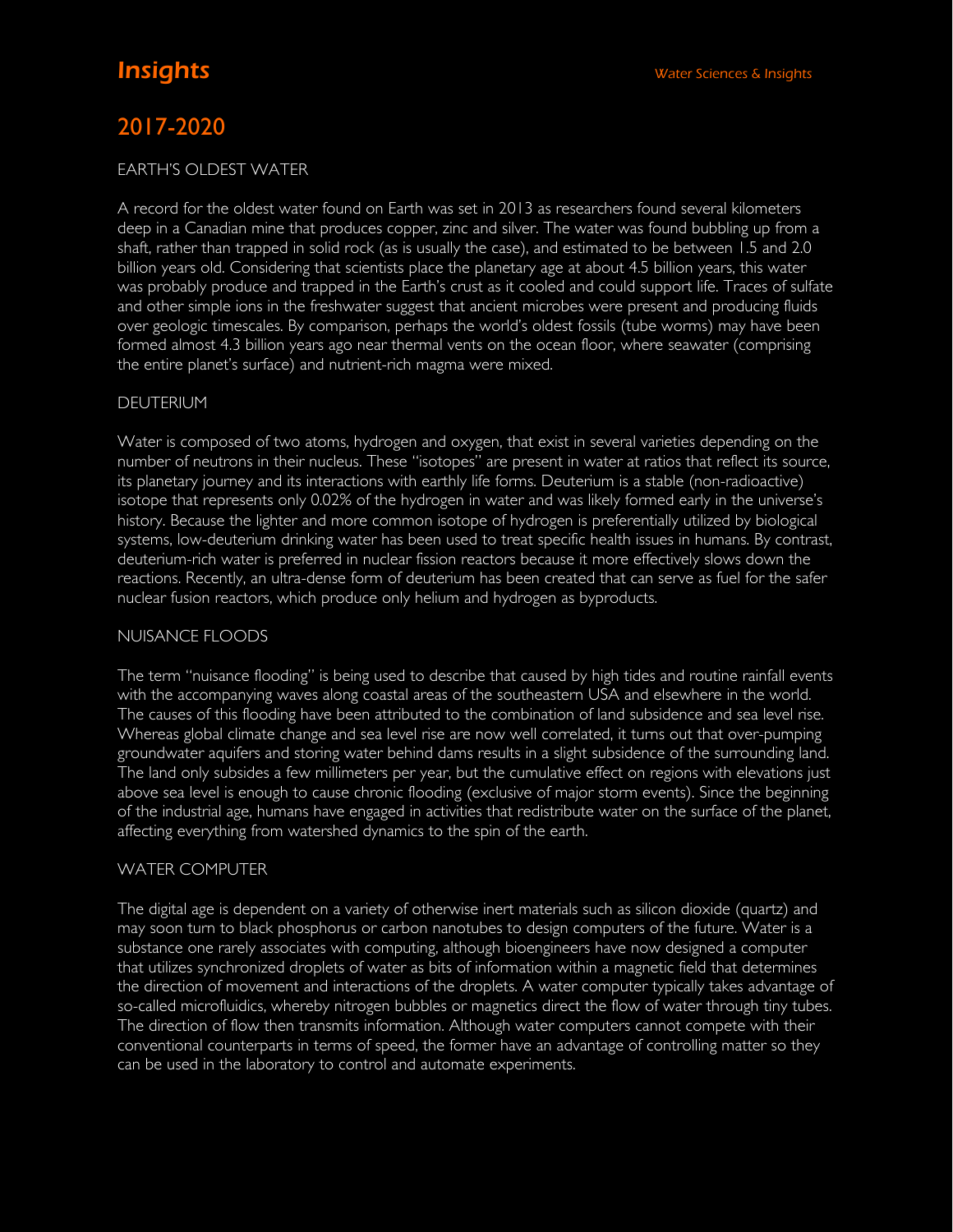# PLASTIC RIVERS

When one thinks of plastic trash, images of used water bottles, fishing nets and packaging are likely the most common images; however, large plastics are eventually broken up into much smaller fragments, or microplastics, that are the most dangerous to aquatic and marine organisms because they are mistaken for food and ingested. Surprisingly, most ocean plastics are introduced by ten of the major rivers in Asia and Africa (e.g., Nile, Yangtze, Ganges), which can deliver up to 3 million tons of plastic per year. In an effort to remediate the infamous Pacific Garbage Patch, an almost 700-meter long boom was towed offshore from San Francisco. The tube has a 3-meter skirt that allows it to be propelled by the wind in corralling surface plastics, which are then collected by a vessel and returned for recycling. While questions remain about the boom's efficacy, so do concerns about plastics that are too dense to float.

### MARTIAN WATER

That liquid water may have been a surface feature of Mars in the distant past is a hypothesis that has been around for a long time. It is based on water-related minerals present in soils and on large-scale geological structures observed in various regions of the planet. Data collected from low-frequency radar now suggest that there may be actual liquid water underlying Mars' south pole; however, the results can be interpreted in a number of ways. For instance, the water may be solid (as ice) instead of liquid and the data could also indicate a solid form of carbon dioxide (i.e., dry ice) rather than water. Even if liquid water exists beneath the pole, it may not be present as an earth-type groundwater aquifer because of its depth (almost two kilometers beneath the surface) and bottom temperatures (as low as -70° C). Of course, possible liquid water on Mars energizes the search for earth-like life forms.

# DEAD ZONES

News that extensive plots of bottom sediments in the Gulf of Mexico were essentially devoid of any marine life brought the topic of dead zones to the public's attention; however, this is a worldwide issue. Nutrients delivered by the Mississippi River from agricultural runoff along its course initiated massive blooms of marine algae that eventually died and sank to the bottom of the Gulf, where microbes then exhausted the available dissolved oxygen in decomposing algae. While periods of so-called hypoxia have apparently occurred sporadically in the geologic past, the mass of fertilizers and sewage reaching today's oceans has drastically increased the areal extent of dead zones. The prevalence of dead zones in semienclosed water bodies such as the Baltic Sea are even greater, affecting commercial fisheries and driving key species into suboptimal habitats or to local extinction.

### CAPTURING WATER

In a previous insight, the topics of rainwater harvesting and green roof capturing were briefly discussed as alternative to augmenting freshwater supplies via desalination and other energy-intensive practices. Both rainwater harvesting and green roofs utilized catchments to reduce the volume of runoff diverted into stormwater drainage systems. Whereas the fraction of precipitation diverted from surface runoff by harvesting varies (<10% to almost 60%) depending on weather and site conditions, total and peak flows are reduced. Green roofs reduce surface runoff by as much as 90% and delay peak flows. Potential water quality issues (nutrients as nitrogen and phosphorus) depend upon substrate composition, geotextile type and plant species. By contrast, conventional urban runoff often contains pathogens, organic pollutants, metals and sometimes higher nutrient levels than green roofs.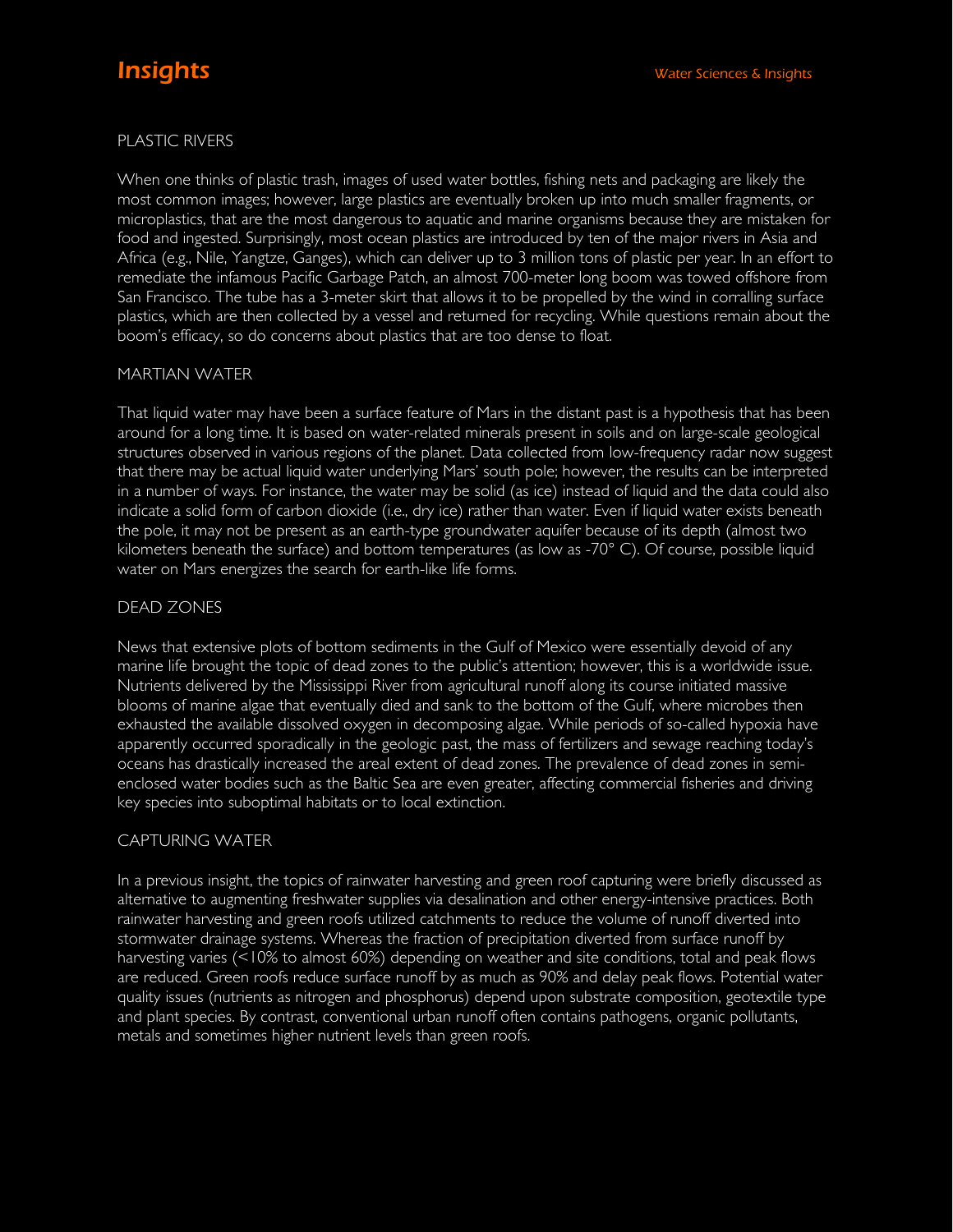# STRUCTURE OF SEAWATER

Whereas the molecular structure of pure and fresh waters is relatively well described, the very high concentration of salts in seawater has precluded an accurate description of its structure until recently. Marine chemists have now determined that about 80% of seawater (in a temperature range of  $0-40^{\circ}$  C) assumes a hydrogen-bonded form, as represented by a pentamer that is characteristic of its tetrahedral connections to neighboring molecules. Less than 20% of seawater is present as individual H2O molecules and about 6% comprises the solvation envelopes surrounding salts (ions) in seawater. The solvating water molecules are electrostatically bound to the ions but are not fully hydrogen bonded to other water molecules. Seawater's predominant hydrogen-bonded molecular network permits it to flow and facilitate the chemical reactions that are essential to marine ecosystems.

### WATERY ASTEROIDS

Water is a well-described component of extraterrestrial bodies such as comets and other planets; however, its presence on asteroids is less familiar. Researchers estimate that as many as 80 asteroids (greater than a kilometer in diameter) now orbit near the Earth and are easier to access than the moon. These near-Earth asteroids may contain as much as 1200 billion liters of water, most of which is present as components of minerals such as iron oxide. How much of Earth's water was contributed by these asteroid minerals is unknown, but the prospect of mining this water in outer space has been suggested as an option for thirsty space travellers and for making propellants required by satellites. This finding further exemplifies the extent to which water's ubiquity in the solar system has been underestimated in its various phases and forms (e.g., solid, liquid, vapor, amorphous, mineral-bound).

### A PUMICE RAFT

A novel type of raft has been observed traveling westward in the South Pacific from somewhere near the island nation of Tonga toward Australia's Great Barrier Reef. The raft is composed of gray pumice stones that vary in size from a marble to a basketball and, collectively, occupy an area of about 60 square miles. Pumice is a relatively lightweight volcanic rock that was produced by an underwater volcano, which has also left its telltale odor of sulfur on the raft. Whereas the raft is an oddity for mariners sailing through it, scientists anticipate that it might be a boon for the Reef when it arrives after about a year's sea journey because it will be covered with a host of marine organisms. The attached barnacles, corals, algae, crabs and worms could assist in replenishing the species diversity than has declined over the last few decades as a result of climate change, pollution, overfishing and other factors.

### NATURAL WATER TREATMENT

Treating water and wastewater in the postmodern era generally involves the use of man-made chemicals and materials; however, they often pose hazards associated with their production or application. An earlier insight noted that green chemistry represents a effort to replace such chemicals and materials with more natural alternatives. Coagulants such as aluminum sulfate and ferric chloride are used to remove dissolved and particulate impurities in water; however, research indicates that extracts from lentils (a common food) are cheaper, more effective, less toxic and produce a smaller volume of sludge than the conventional alternatives. Similarly, a very thin slice of porous wood can desalinate seawater using less pore pressure and thermal energy than is typically required for polymer membranes that are derived from plastics and pose a disposal issue when spent.